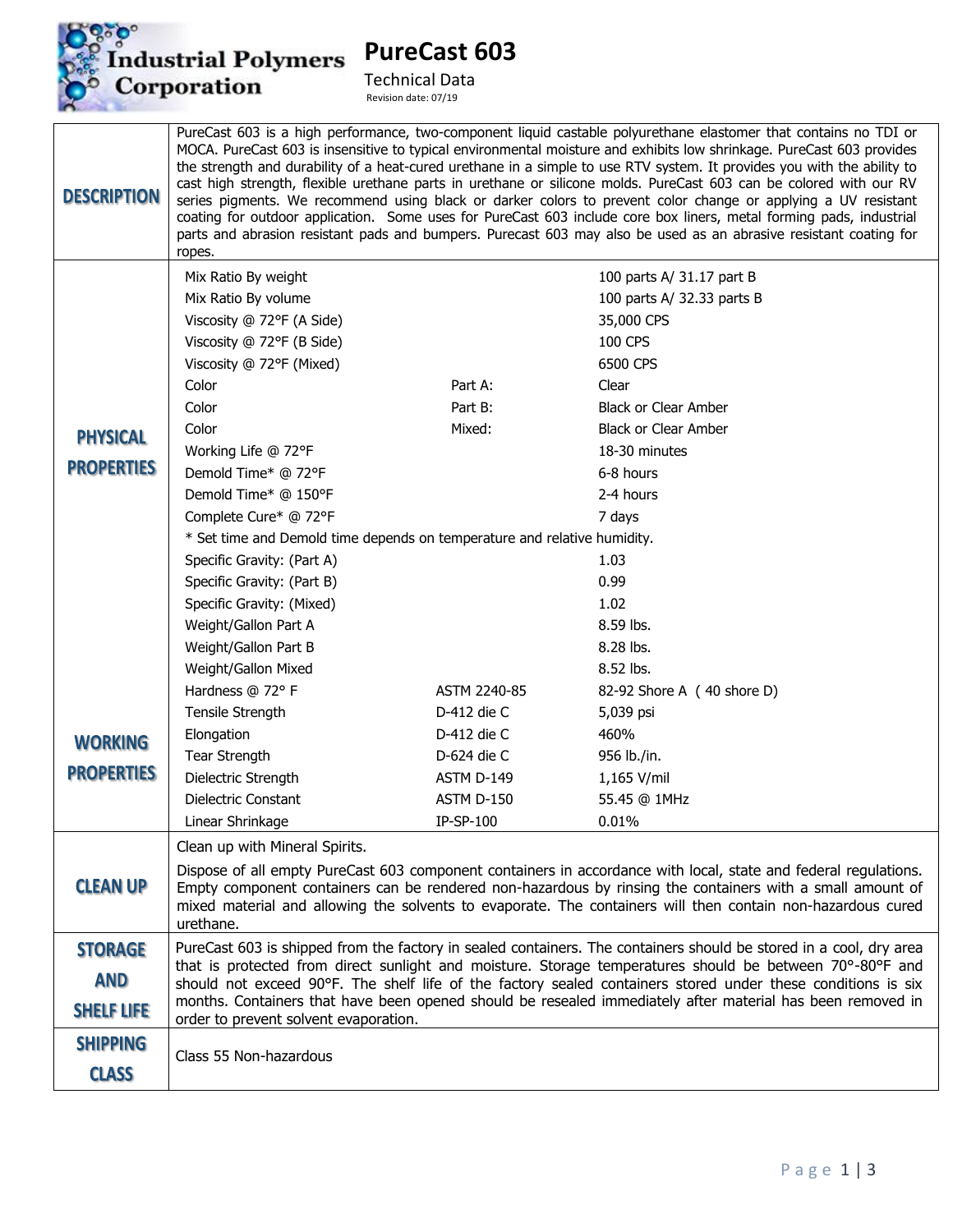

## Industrial Polymers<br>Corporation

**PureCast 603**

Technical Data Revision date: 07/19

|                                | PureCast 603 component A (resin) and component B (curative) should be warmed to 100°F before mixing to<br>reduce viscosity and decrease mixing.                                                                                                                                                                                                                                                                   |  |  |  |
|--------------------------------|-------------------------------------------------------------------------------------------------------------------------------------------------------------------------------------------------------------------------------------------------------------------------------------------------------------------------------------------------------------------------------------------------------------------|--|--|--|
|                                | For batches less than 1/2 gallon (4.28 lbs.): Mix no more than 1-2% SL Pigment and mix thoroughly with a flat<br>spatula to Component B. Once Component B and pigment are thoroughly mixed add to a clean plastic container<br>the warmed Components A & B (100 A: 31.17 B) by weight and mix thoroughly with a flat spatula.                                                                                     |  |  |  |
|                                | Transfer to another clean container and mix again then pour into the prepared mold. Double mixing removes the<br>possibility of introducing unmixed material into the molded part or coating.                                                                                                                                                                                                                     |  |  |  |
|                                | For larger batches, mixing should be done an electric drill and Jiffy mixer (available from Industrial Polymers).<br>Never mix more that $\frac{1}{2}$ of the volume of the mixing container to assure enough room to mix the liquid from top<br>to bottom.                                                                                                                                                       |  |  |  |
|                                | Always avoid whipping unwanted air into the mixture                                                                                                                                                                                                                                                                                                                                                               |  |  |  |
|                                | Pour mixture into prepared mold. Cami 980 silicone mold release is recommended for most surfaces.                                                                                                                                                                                                                                                                                                                 |  |  |  |
| <b>MIXING AND</b>              | Clean up with mineral spirits.                                                                                                                                                                                                                                                                                                                                                                                    |  |  |  |
| <b>APPLICATION</b>             | Metallic surfaces to be bonded should be brushed blasted to achieve a 2 to 3-mill surface profile to remove all<br>surface oxidation and traces of previously bonded polymer. After blasting, etched surface should be thoroughly<br>degreased using clean Toluene or mineral spirits solvent wipe. Surface is now ready for priming.                                                                             |  |  |  |
|                                | To prevent further surface oxidation, prepared metallic surface should be immediately primed using Primer 460<br>SPX or Primer 800 and allowed to cure in a dry environment overnight for 12 hours. This should be allowed to<br>cure for 1 hour at 72°F before applying PureCast 603 urethane elastomer (see Primer 460 SPX or Primer 800<br>technical data sheet for full mixing and application instructions). |  |  |  |
|                                | Do not allow Primer 460SPX to cure longer than 6 hours before applying PureCast 603 urethane elastomer to<br>ensure a total chemical bond in between primer and elastomer coating.                                                                                                                                                                                                                                |  |  |  |
|                                | Maintain at least 72°F during the complete application process. Colder temperatures retard curing times, warmer<br>temperatures reduce curing times.                                                                                                                                                                                                                                                              |  |  |  |
|                                | All primed surfaces should be kept free of moisture, dust and any grease or oil, which may interfere with polymer<br>bond.                                                                                                                                                                                                                                                                                        |  |  |  |
|                                | The coatings designed for this application are inherently higher in viscosity to control the amount of coating that<br>can be applied per application.                                                                                                                                                                                                                                                            |  |  |  |
|                                | The higher viscosity and limited working time can make correct mixing of the Component A and B more difficult<br>hence small batch sizes are recommended i.e. 0.90 gallon kits of polymer.                                                                                                                                                                                                                        |  |  |  |
|                                | Mixing the Polyurethane coating.                                                                                                                                                                                                                                                                                                                                                                                  |  |  |  |
|                                | 1. Allow the component A & B container to stabilize overnight to 70-80°F. Colder temperatures will increase<br>viscosities and make mixing difficult where warmer temperature will reduce working time with the mixed polymer.                                                                                                                                                                                    |  |  |  |
| <b>APPLYING</b>                | 2. If the Component B is not "pre-pigmented" add the full tube of SL-pigment to the Component B container and<br>mix well (Shake can)                                                                                                                                                                                                                                                                             |  |  |  |
| <b>POLYMER</b>                 | 3. Add all of the Component B to the larger component A container and mix with a "jiffy mixer" and electric drill at                                                                                                                                                                                                                                                                                              |  |  |  |
| <b>COATINGS</b>                | a medium speed. Do no whip excessive air into the mixture but mix fast enough to completely combine the<br>Component A & B (about 1 to 2 minutes). PureCast 603 has a working time of 15 to 20 minutes, TrueKote CS-100                                                                                                                                                                                           |  |  |  |
| <b>TO ROPE</b>                 | FR has a working time of 30 to 45 minutes at 72°F.                                                                                                                                                                                                                                                                                                                                                                |  |  |  |
| <i><b>(NATURAL</b></i>         | 4. Apply the coating to the prepared rope section.                                                                                                                                                                                                                                                                                                                                                                |  |  |  |
|                                | Applying the mixed polymer to the Rope Section                                                                                                                                                                                                                                                                                                                                                                    |  |  |  |
| <b>OR</b><br><b>SYNTHETIC)</b> | 1. Inspect the Rope section that will be coated to insure that it is "dry" and free of dirt and debris. Rope that has<br>been exposed to oil or grease should not be coated as the coating will not adhere or possible cure completely                                                                                                                                                                            |  |  |  |
|                                | 2. Attach the Rope section vertical to make the longest length possible.                                                                                                                                                                                                                                                                                                                                          |  |  |  |
|                                | 3. Using a gloved hand, start at the top of the secured rope, bathing the rope with the mixed polymer gradually<br>working down the line. Take care to work the polymer into the line with thumb and fore finger pressing on to the<br>line.                                                                                                                                                                      |  |  |  |
|                                | 4. Observe the line for unevenness in the coating and quickly smooth out these areas. Smooth out "drips" as they<br>occur, toluene may be use with gloved hand to assist with contouring the "drips" as the polymer thickens up (30-<br>45 minutes) after initial application.                                                                                                                                    |  |  |  |
|                                | Continued on Page 3                                                                                                                                                                                                                                                                                                                                                                                               |  |  |  |